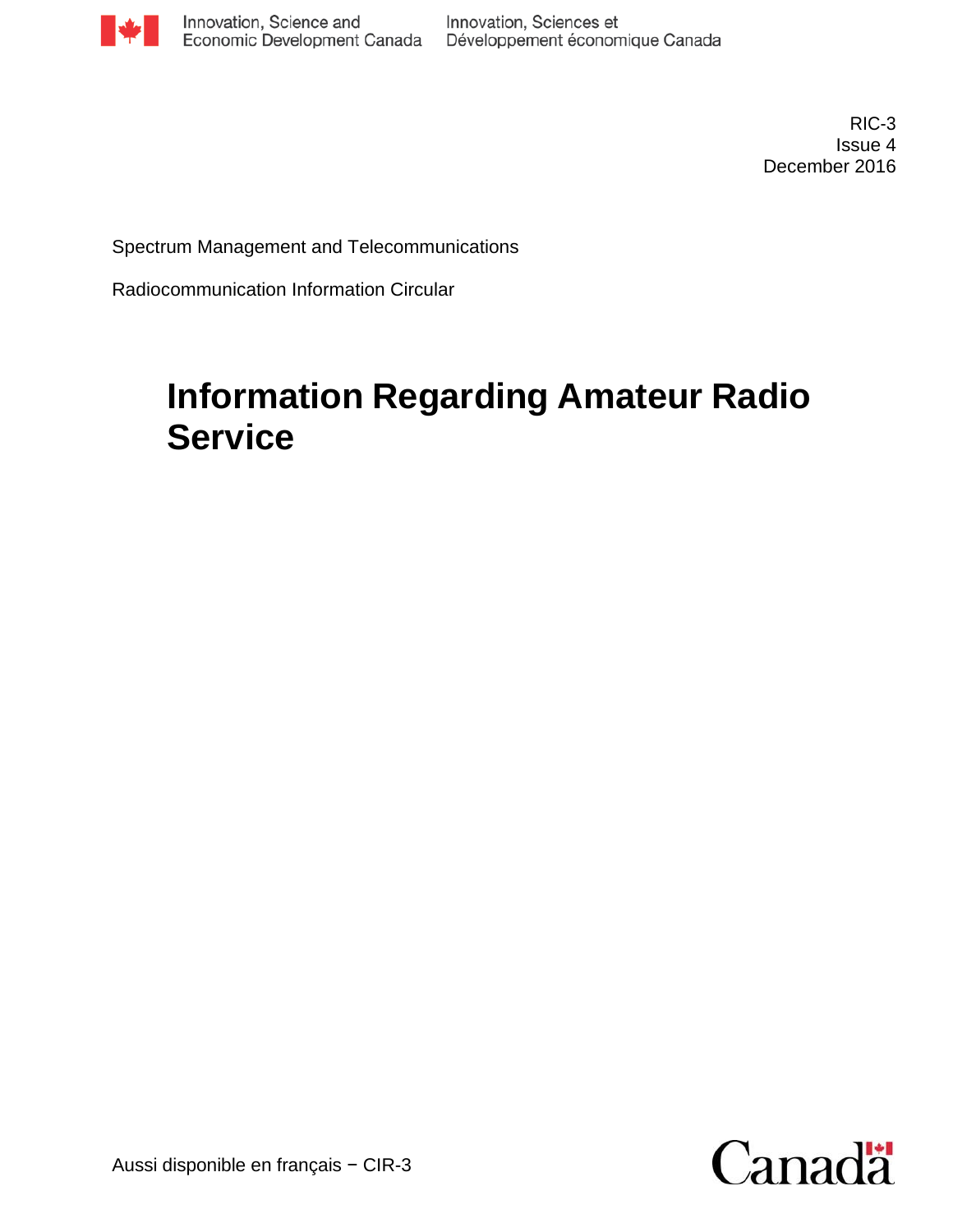#### **Preface**

Radiocommunication Information Circulars (RICs) are issued for the guidance of those engaged in radiocommunications in Canada. The information contained in these circulars is subject to change without notice. Interested parties should therefore consult the nearest Innovation, Science and Economic Development Canada (ISED) [Regional and District Office](http://www.ic.gc.ca/eic/site/smt-gst.nsf/eng/sf01742.html) for additional details. While every reasonable effort has been made to ensure the information is accurate, no warranty is expressed or implied. It is important to note that these circulars have no status in law.

Comments and suggestions may be directed to the following address:

Innovation, Science and Economic Development Canada Spectrum Management Operations Branch 235 Queen Street Ottawa, Ontario K1A 0H5

Email: ic.spectrumpublications-publicationsduspectre.ic@canada.ca

Allspectrum publications are available on ISED's Spectrum Management and Telecommunications *[Official Publications](http://www.ic.gc.ca/eic/site/smt-gst.nsf/eng/h_sf01841.html)* Web page.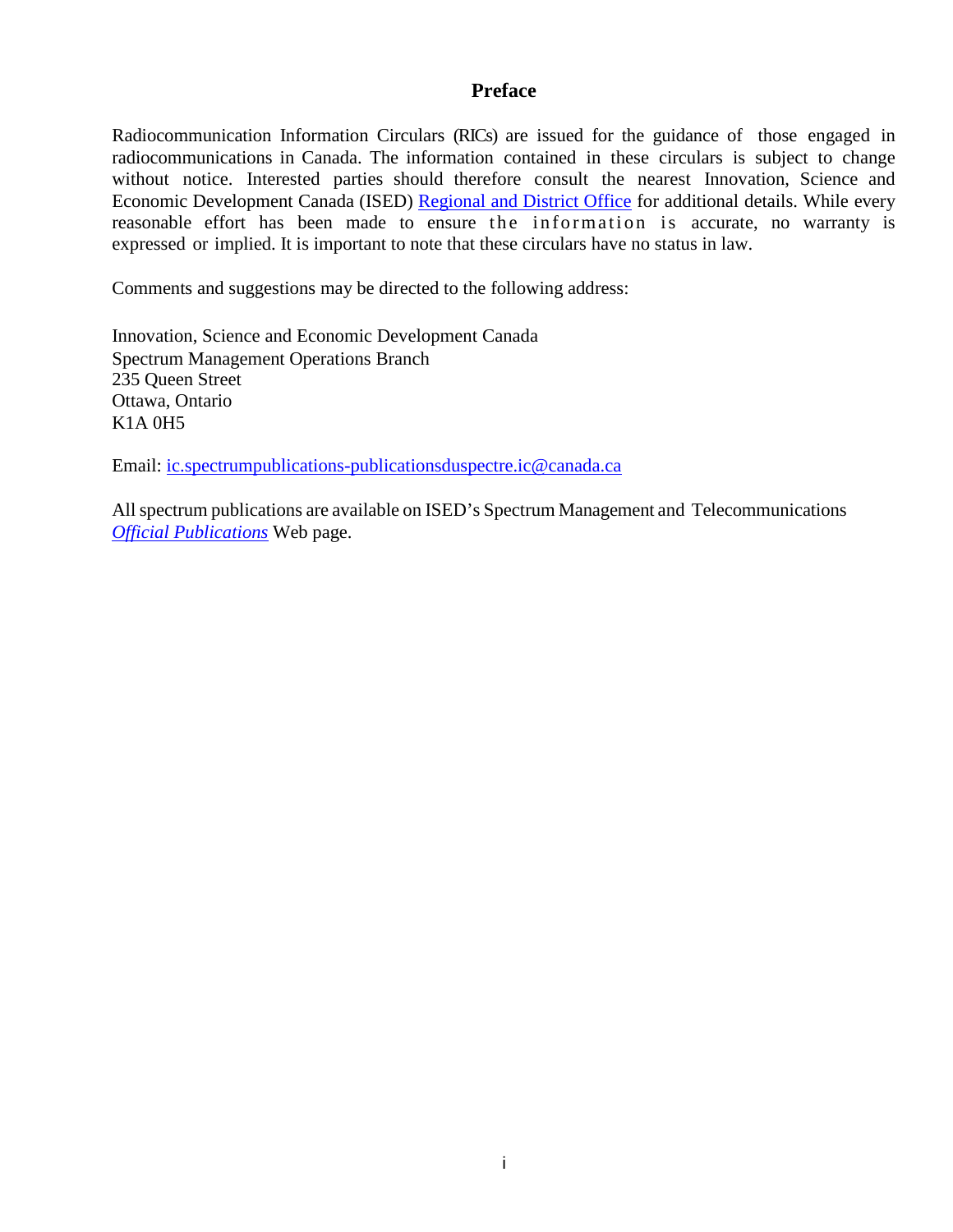# **Contents**

| 1. |     |                                                                      |  |
|----|-----|----------------------------------------------------------------------|--|
| 2. |     |                                                                      |  |
| 3. |     |                                                                      |  |
| 4. |     |                                                                      |  |
|    | 4.1 |                                                                      |  |
|    | 4.2 |                                                                      |  |
|    | 4.3 |                                                                      |  |
|    | 4.4 |                                                                      |  |
| 5. |     |                                                                      |  |
|    | 5.1 |                                                                      |  |
|    | 5.2 |                                                                      |  |
|    | 5.3 |                                                                      |  |
|    | 5.4 |                                                                      |  |
|    | 5.5 |                                                                      |  |
| 6. |     |                                                                      |  |
|    | 6.1 |                                                                      |  |
|    | 6.2 |                                                                      |  |
| 7. |     |                                                                      |  |
|    | 7.1 |                                                                      |  |
|    | 7.2 |                                                                      |  |
|    | 7.3 |                                                                      |  |
| 8. |     |                                                                      |  |
|    | 8.1 |                                                                      |  |
|    | 8.2 | Temporarily Operating Canadian Amateur Stations in Other Countries11 |  |
|    | 8.3 |                                                                      |  |
| 9. |     |                                                                      |  |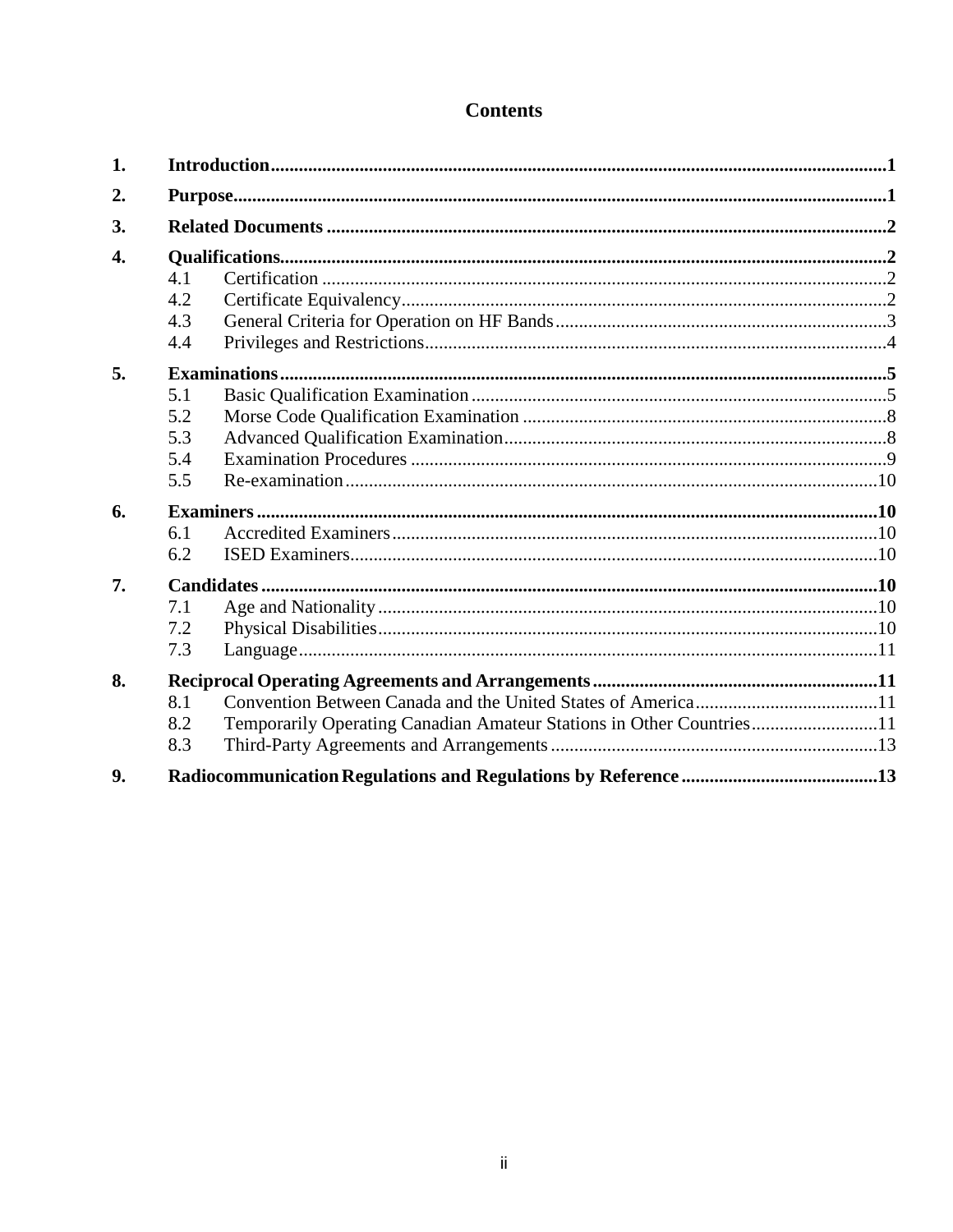## <span id="page-3-0"></span>**1. Introduction**

The *[Radiocommunication](http://laws-lois.justice.gc.ca/eng/regulations/sor-96-484/) Regulations* describe the *amateur radio service* as a "radiocommunication service in which radio apparatus are used for the purpose of self-training, intercommunication or technical investigation by individuals who are interested in radio technique solely with a personal aim and without pecuniary interest."

Innovation, Science and Economic Development Canada (ISED) believes that amateur radio should be readily accessible to Canadians. As such, those who are interested in the science and art of radiocommunication may avail themselves of every reasonable opportunity to learn, enjoy, contribute or participate in this service. The requirement for operators to have some technical and operating knowledge before being granted access to amateur radio bands is a well-established and internationally-recognized principle.

To learn more about amateur radio in Canada, contact local amateur radio clubs or one of the following organizations:

|                             | Radio Amateurs of/du Canada | Radio Amateur du Québec Inc.    |                           |  |
|-----------------------------|-----------------------------|---------------------------------|---------------------------|--|
| 720 Belfast Road, Suite 217 |                             | 4545 Pierre-de-Coubertin Avenue |                           |  |
| Ottawa, Ontario             |                             | Montréal, Québec                |                           |  |
| $K1G$ 0Z5                   |                             | <b>H1V 0B2</b>                  |                           |  |
| Telephone: (613) 244-4367   |                             |                                 | Telephone: (514) 252-3012 |  |
| Fax:                        | $(613)$ 244-4369            | Fax:                            | $(514)$ 254-9971          |  |
| E-mail:                     | rachq@rac.ca                | E-mail:                         | admin@raqi.ca             |  |

ISED's Amateur Radio Service Centre is responsible nationally for all amateur licensing, certification, call signs and examiner accreditation. The processing centre should be the first point of contact for all matters pertaining to amateur radio. Correspondence and enquiries should be directed to the following address:

Innovation, Science and Economic Development Canada Amateur Radio Service Centre 2 Queen Street East Sault Ste. Marie, Ontario P6A 1Y3

Telephone: 1-888-780-3333 (Toll free) Fax: 705-941-4607 E-mail: [ic.spectrumamateur-spectreamateur.ic@canada.ca](mailto:ail%20Address:%20ic.spectrumamateur-spectreamateur)

## <span id="page-3-1"></span>**2. Purpose**

This circular describes, in general terms, procedures, policies and general information concerning the amateur radio service. It also includes syllabuses for Amateur Radio Operator Certificate qualification examinations.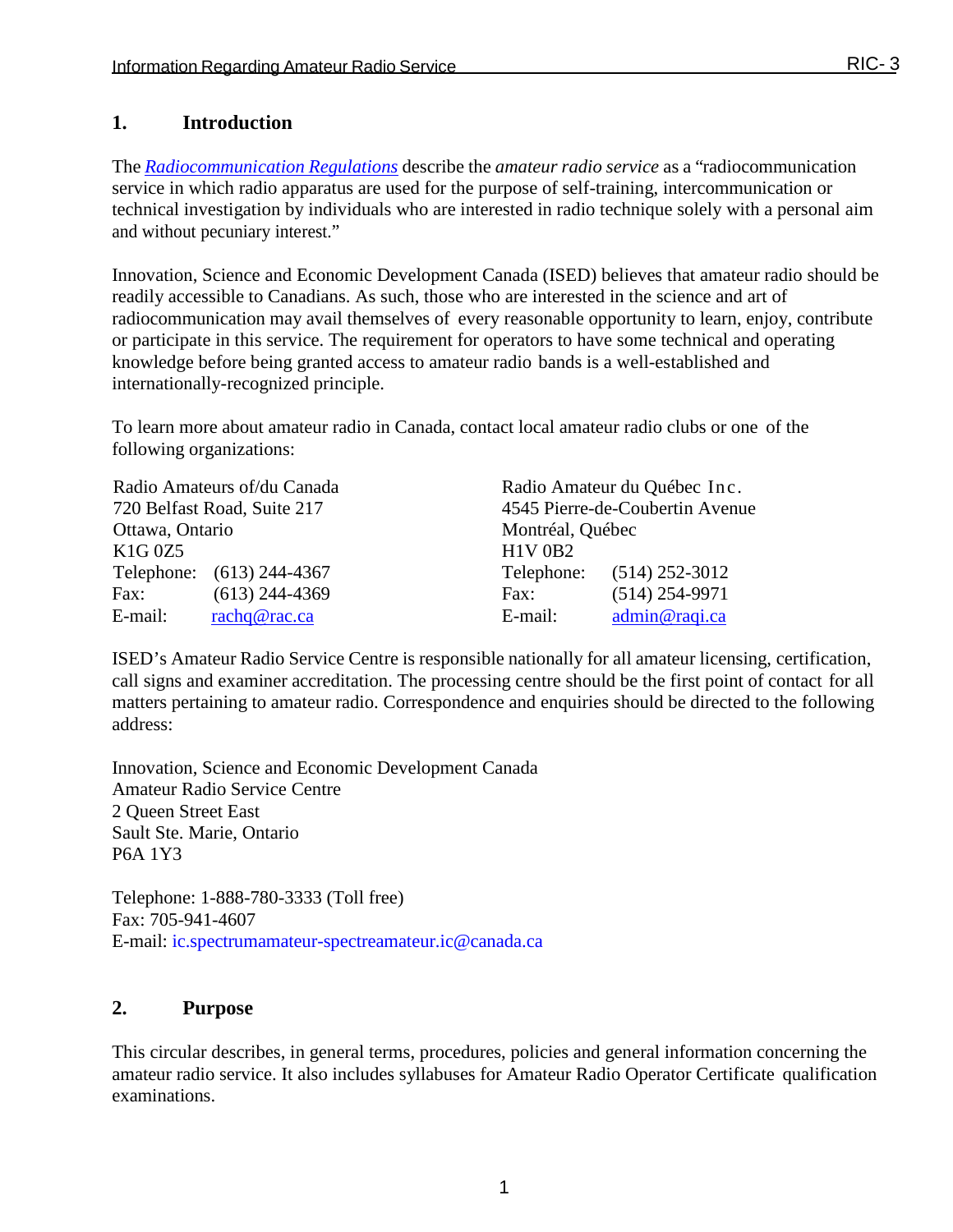## <span id="page-4-0"></span>**3. Related Documents**

The following publications pertain to amateur radio:

- RIC-1 *[Guide for Examiners Accredited to Conduct Examinations for Amateur Radio Operator](http://www.ic.gc.ca/eic/site/smt-gst.nsf/eng/sf01007.html)  [Certificates](http://www.ic.gc.ca/eic/site/smt-gst.nsf/eng/sf01007.html)*
- RIC-9 *[Call Sign Policy and Special Event Prefixes](http://www.ic.gc.ca/eic/site/smt-gst.nsf/eng/sf02102.html)*
- RBR-4 *[Standards for the Operation of Radio Stations in the Amateur Radio Service](http://www.ic.gc.ca/eic/site/smt-gst.nsf/eng/sf10650.html)*

RIC – Radiocom Information Circular

RBR – Regulation by Reference

## <span id="page-4-1"></span>**4. Qualifications**

#### <span id="page-4-2"></span>**4.1 Certification**

Authority to operate radio apparatus in the amateur radio service is issued to holders of an Amateur Radio Operator Certificate with Basic Qualification.

Other qualifications available with the Amateur Radio Operator Certificate are Morse code and Advanced Qualification.

Operating privileges are granted according to the level of achievement. Attaining honours scores (i.e. 80% or above) on the Basic examination, or attaining qualifications in addition to the Basic Amateur Certificate will grant the amateur certificate holder additional operating privileges as specified in [RBR-4,](http://www.ic.gc.ca/eic/site/smt-gst.nsf/eng/sf10650.html) including full access to the amateur frequency bands below 30 MHz (i.e. high frequency (HF)).

## <span id="page-4-3"></span>**4.2 Certificate Equivalency**

The holder of an Amateur Radio Operator Certificate or the Amateur Radio Operator Advanced Certificate issued under the repealed *Radio Operator Certificate Regulations* has the same operating privileges as the holder of an Amateur Radio Operator Certificate with Basic, Morse code and Advanced Qualifications.

The holder of an Amateur Digital Radio Operator Certificate issued under the repealed *Radio Operator Certificate Regulations* has the same operating privileges as the holder of an Amateur Radio Operator Certificate with Basic and Advanced Qualifications.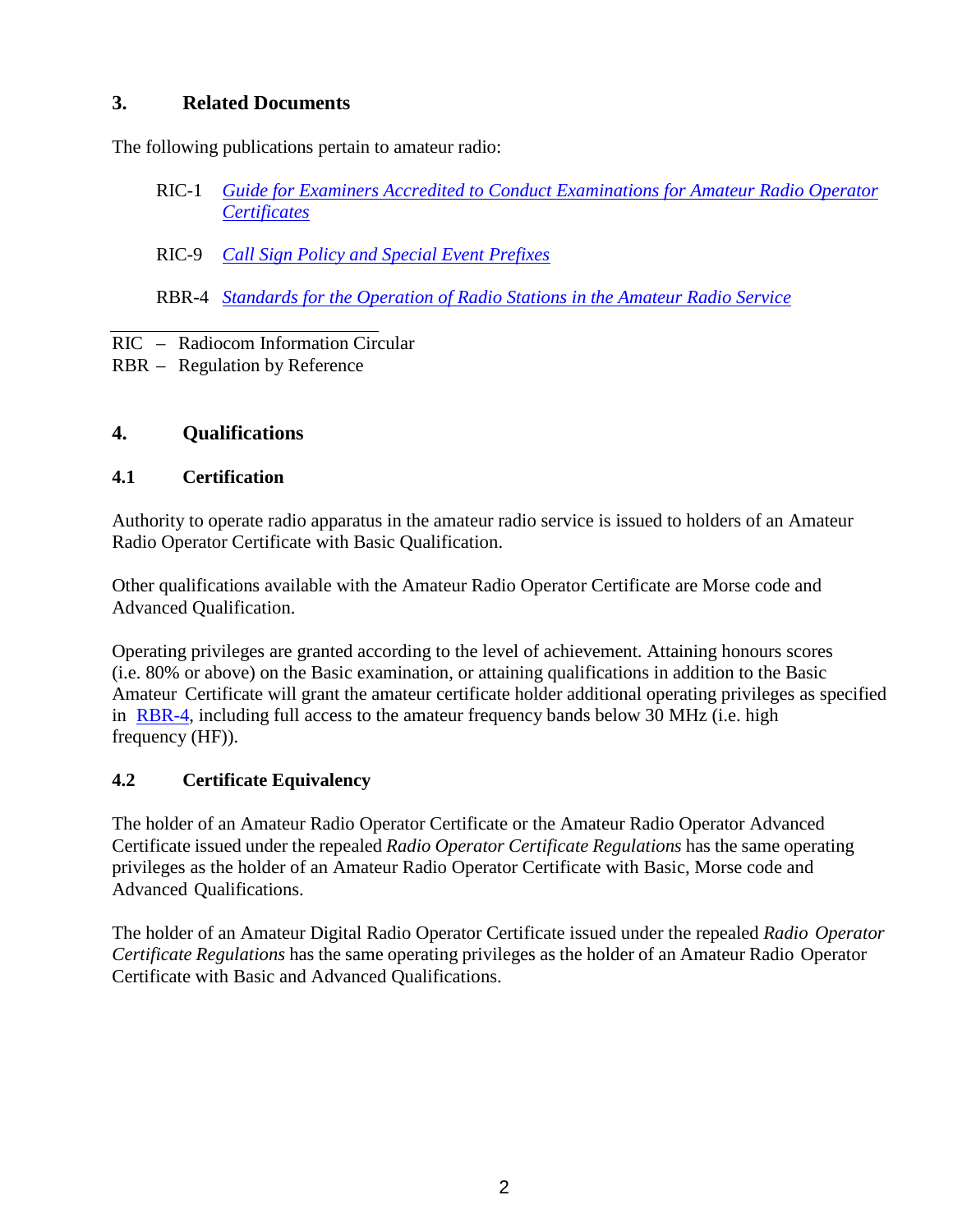Persons holding any of the following Canadian certificates may be issued an authorization to operate in the amateur radio service with the same operating privileges as the holder of an Amateur Radio Operator Certificate with Basic, Morse code and Advanced Qualifications:

- Radiocommunication Operator General Certificate (Maritime)
- Radio Operator First Class Certificate
- Radio Operator Second Class Certificate

Persons holding any of the following Canadian certificates may be issued an authorization to operate in the amateur radio service with the same operating privileges as the holder of an Amateur Radio Operator Certificate with Basic Qualification:

- Radiotelephone Operator General Certificate (Aeronautical)
- Radiotelephone Operator General Certificate (Maritime)
- Radiotelephone Operator General Certificate (Land)
- First-Class Radioelectronic Certificate

Persons holding an Amateur Radio Operator Certificate with Basic Qualification issued prior to April 1, 2002 will be granted the same operating privileges as the holder of an Amateur Radio Operator Certificate with Basic Honours Qualification.

Persons holding an Amateur Radio Operator Certificate with Basic Qualification issued on or after April 1, 2002 will be granted the same operating privileges as the holder of an Amateur Radio Operator Certificate with Basic Honours Qualifications if they can demonstrate that they have attained a mark of 80% or higher on their Basic examination.

## <span id="page-5-0"></span>**4.3 General Criteria for Operation on HF Bands**

Privileges granted to amateurs with an existing authorization will be based on the following criteria:

- (a) All amateurs holding Basic Qualification and Advanced Qualification will be allowed to operate on the HF bands below 30 MHz.
- (b) Amateurs certified prior to April 2, 2002 will be allowed to operate on the HF bands below 30 MHz based on the experience and knowledge they will have acquired over this period of time.
- (c) Amateurs certified after April 1, 2002 who have demonstrated a superior knowledge of operational, technical and regulatory requirements by achieving a mark of 80% or above on the Basic Examination will be allowed to operate on the HF bands below 30 MHz.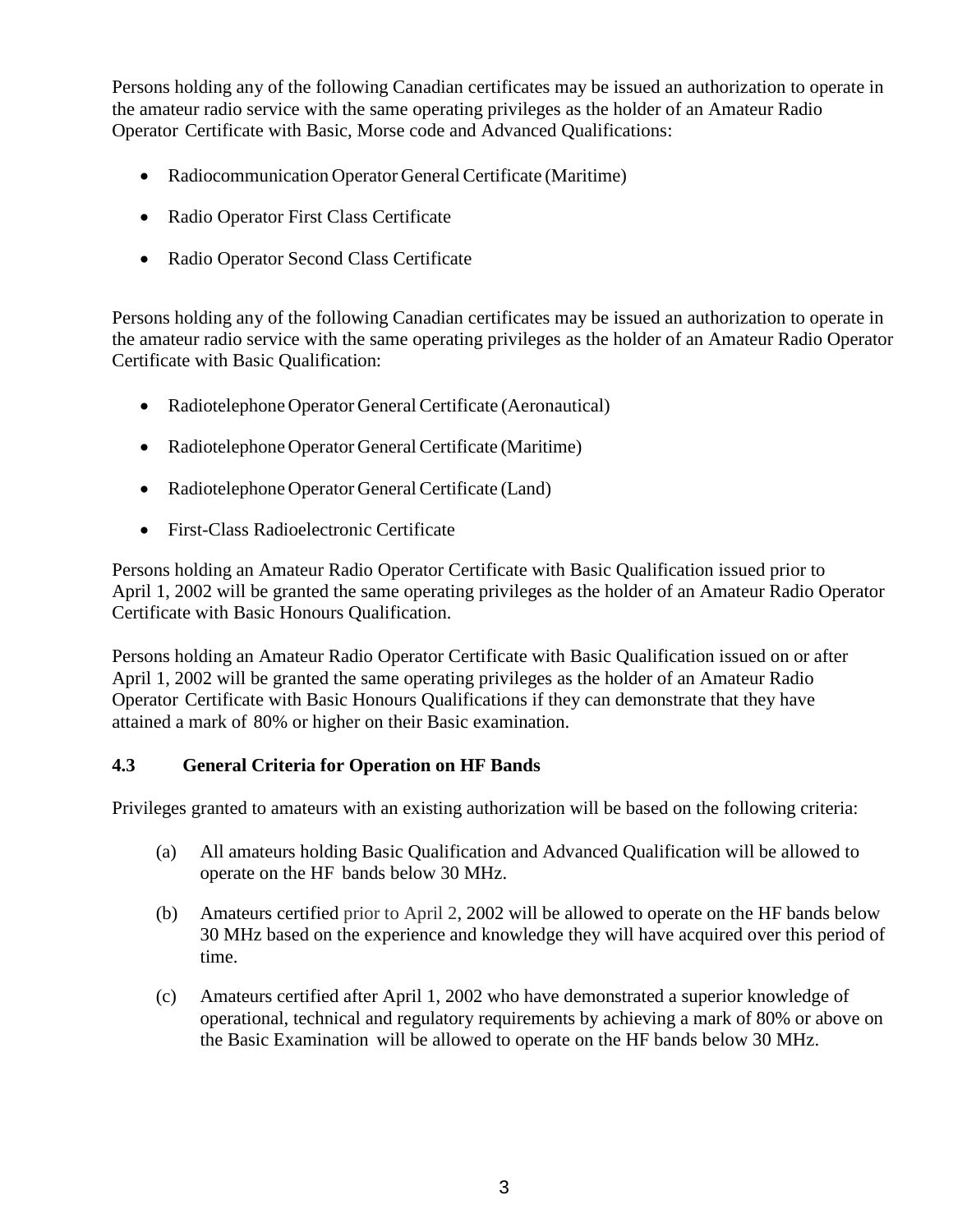#### <span id="page-6-0"></span>**4.4 Privileges and Restrictions**

Privileges and restrictions can be found in the *[Radiocommunication Regulations](http://laws-lois.justice.gc.ca/eng/regulations/sor-96-484/)* and in [RBR-4.](http://www.ic.gc.ca/eic/site/smt-gst.nsf/eng/sf10650.html) A brief summary follows.

#### **4.4.1 Basic Qualification**

The following privileges and restrictions are applicable to the Basic Qualification:

- access to all amateur bands above 30 MHz
- use a maximum of 250 watts DC transmitter input power
- build<sup>[1](#page-6-1)</sup> and operate all station equipment, except for "home-made" transmitters
- re-programming of radio equipment to operate in the Amateur Bands if this can be done by a computer program

**Note:** No physical modifications to the circuitry of the radio are permitted.

- operation of cross band repeaters
- operation through a repeater established by an amateur with advanced qualifications
- no remote control<sup>[2](#page-6-2)</sup> of fixed stations permitted regardless of medium used for control

In addition to the above mentioned privileges and restricitions, Basic Honnours Qualification (i.e. score of 80% or above) also allows access to all amateur bands below 30 MHz

#### **4.4.2 Advanced Qualification**

 $\overline{a}$ 

The following privileges and restrictions are applicable to the Advanced Qualification:

- access to all amateur bands below 30 MHz
- use of maximum transmitter power of 1000 watts DC input
- build and operate transmitting equipment
- modify radio apparatus by computer program or physical modifications to the circuitry
- establishment of repeaters and club stations
- remote control of fixed stations, including the use of radio links

<span id="page-6-2"></span><span id="page-6-1"></span><sup>1</sup> "Build" in the context of the Basic Certificate is limited to the assembly of commercially available transmitter kits of professional design. 2 Remote control is the ability to indirectly manipulate the technical parameters (i.e. bandwidth, emission type, output power, etc.) of a radio by means of some intermediate medium. Operation through a repeater is not considered to be remote control.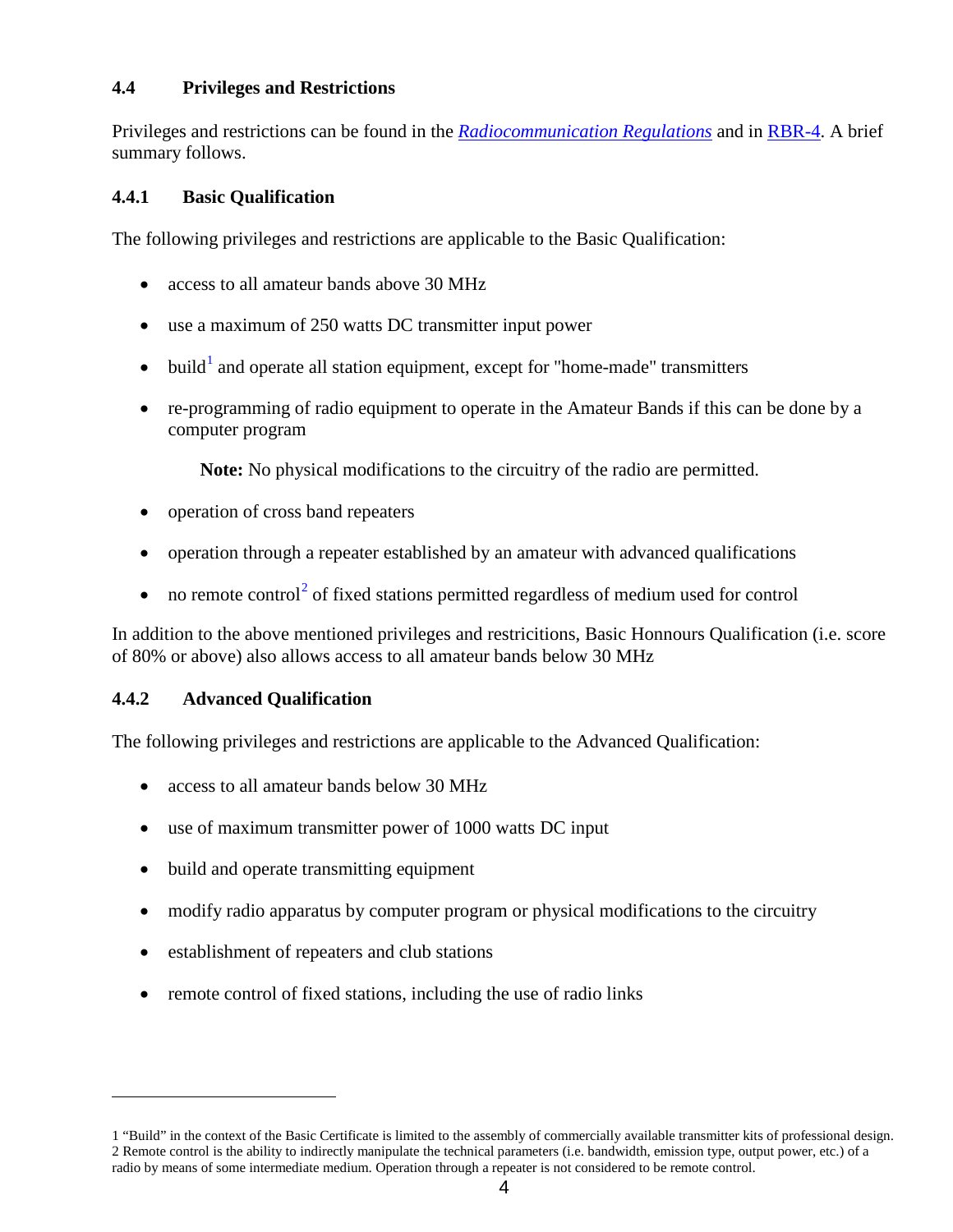#### **4.4.3 Morse Code (With Either Basic or Basic Qualification and Advanced Qualification)**

The following privilege is applicable to Morse code (with either Basic Qualification or both Basic Qualification and Advanced Qualification):

• access to all amateur bands

#### **4.4.4 Non-Qualified Persons**

Non-qualified persons may use an amateur radio station, provided a qualified operator is present to perform the control functions.

## <span id="page-7-0"></span>**5. Examinations**

#### <span id="page-7-1"></span>**5.1 Basic Qualification Examination**

An examination of 100 questions is administered by drawing one question from a series of questions applicable to the following 100 topic areas. The pass mark is 70%. A score of 80% or above will grant the individual additional privileges commensurate with a Basic with Honours Qualification.

#### **5.1.1 Regulations and Policies - 001**

- 1-1 radio licences, applicability, eligibility of licence holder
- 1-2 licence fee, term, posting requirements, change of address
- 1-3 licence suspension or revocation, powers of radio inspectors, offences and punishments
- 1-4 operator certificates, applicability, eligibility, equivalents, reciprocal recognition
- 1-5 operation, repair and maintenance of radio apparatus on behalf of other persons
- 1-6 operation of radio apparatus, terms of licence, applicable standards, exempt apparatus
- 1-7 content restrictions non-superfluous, profanity, secret code, music, non-commercial
- 1-8 installation and operating restrictions number of stations, repeaters, home-built, club stations
- 1-9 participation in communications by visitors, use of station by others
- 1-10 interference, determination, protection from interference
- 1-11 emergency communications (real or simulated), communication with non-amateur stations
- 1-12 non-remuneration, privacy of communications
- 1-13 station identification, call signs, prefixes
- 1-14 foreign amateur operation in Canada, banned countries, third-party messages
- 1-15 frequency bands and qualification requirements
- 1-16 maximum bandwidth by frequency bands
- 1-17 restrictions on capacity and power output by qualifications
- 1-18 unmodulated carriers, retransmission
- 1-19 amplitude modulation, frequency stability, measurements
- 1-20 International Telecommunication Union (ITU) *Radio Regulations*, applicability
- 1-21 operation outside Canada, ITU regions, reciprocal privileges, international licences
- 1-22 examinations Department's fees, delegated examinations, fees, disabled accommodation
- 1-23 antenna structure approval, neighbour and land-use authority consultation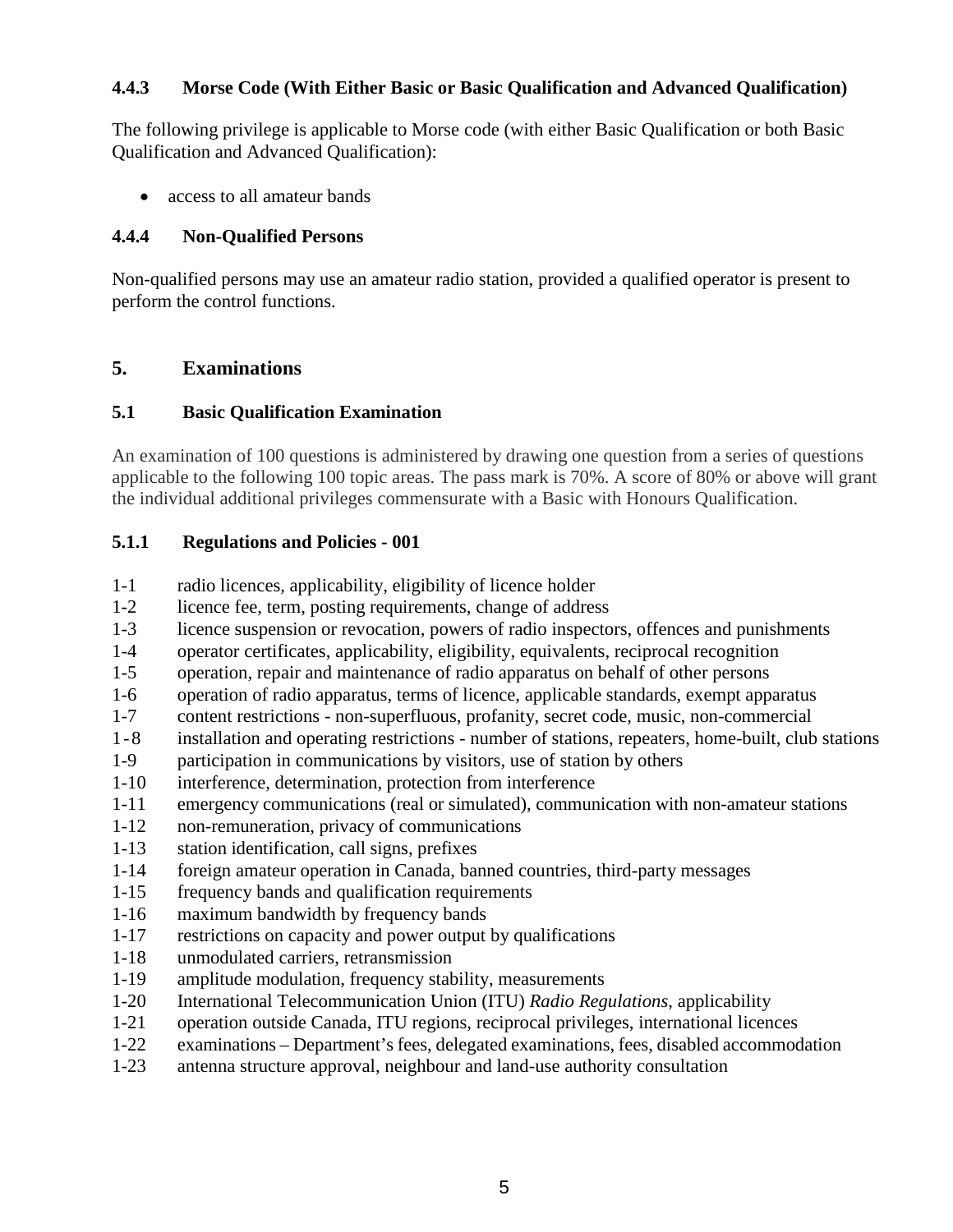- 1-24 radio frequency electromagnetic field limits
- 1-25 criteria for resolution of radio frequency interference complaints

#### **5.1.2 Operating and Procedures - 002**

- 2-1 voice operating procedures channelized VHF/UHF repeater
- 2-2 phonetic alphabet
- 2-3 voice operating procedures simplex VHF/UHF and HF
- 2-4 tuneups and testing, use of dummy load, courteous operation
- 2-5 Morse (CW) operating procedures, procedural signs
- 2-6 RST system of signal reporting, use of S meter
- 2-7 Q signals
- 2-8 emergency operating procedures
- 2-9 record keeping, confirmation practices, maps/charts, antenna orientation

#### **5.1.3 Station Assembly, Practice and Safety - 003**

- 3-1 functional layout of HF stations
- 3-2 functional layout of FM transmitters
- 3-3 functional layout of FM receivers
- 3-4 functional layout of CW transmitters
- 3-5 functional layout of SSB)/CW receivers
- 3-6 functional layout of SSB transmitters<br>3-7 functional layout of digital systems
- functional layout of digital systems
- 3-8 functional layout of regulated power supplies
- 3-9 functional layout of Yagi-Uda antennas
- 3-10 receiver fundamentals
- 3-11 transmitter, carrier, keying, and amplitude modulation fundamentals
- 3-12 carrier suppression, SSB fundamentals
- 3-13 frequency and phase modulation fundamentals
- 3-14 station accessories for telegraphy, radiotelephony, digital modes
- 3-15 digital mode fundamentals RTTY, ASCII, AMTOR, packet
- 3-16 cells and batteries, types, ratings, charging
- 3-17 power supply fundamentals
- 3-18 electrical hazards, electrical safety, security
- 3-19 electrical safety ground, capacitor discharge, fuse replacement
- 3-20 antenna and tower safety, lightning protection
- 3-21 exposure of human body to RF, safety precautions

#### **5.1.4 Circuit Components - 004**

- 4-1 amplifier fundamentals
- 4-2 diode fundamentals
- 4-3 bipolar transistor fundamentals
- 4-4 field-effect transistor fundamentals
- 4-5 triode vacuum tube fundamentals
- 4-6 resistor colour codes, tolerances, temperature coefficient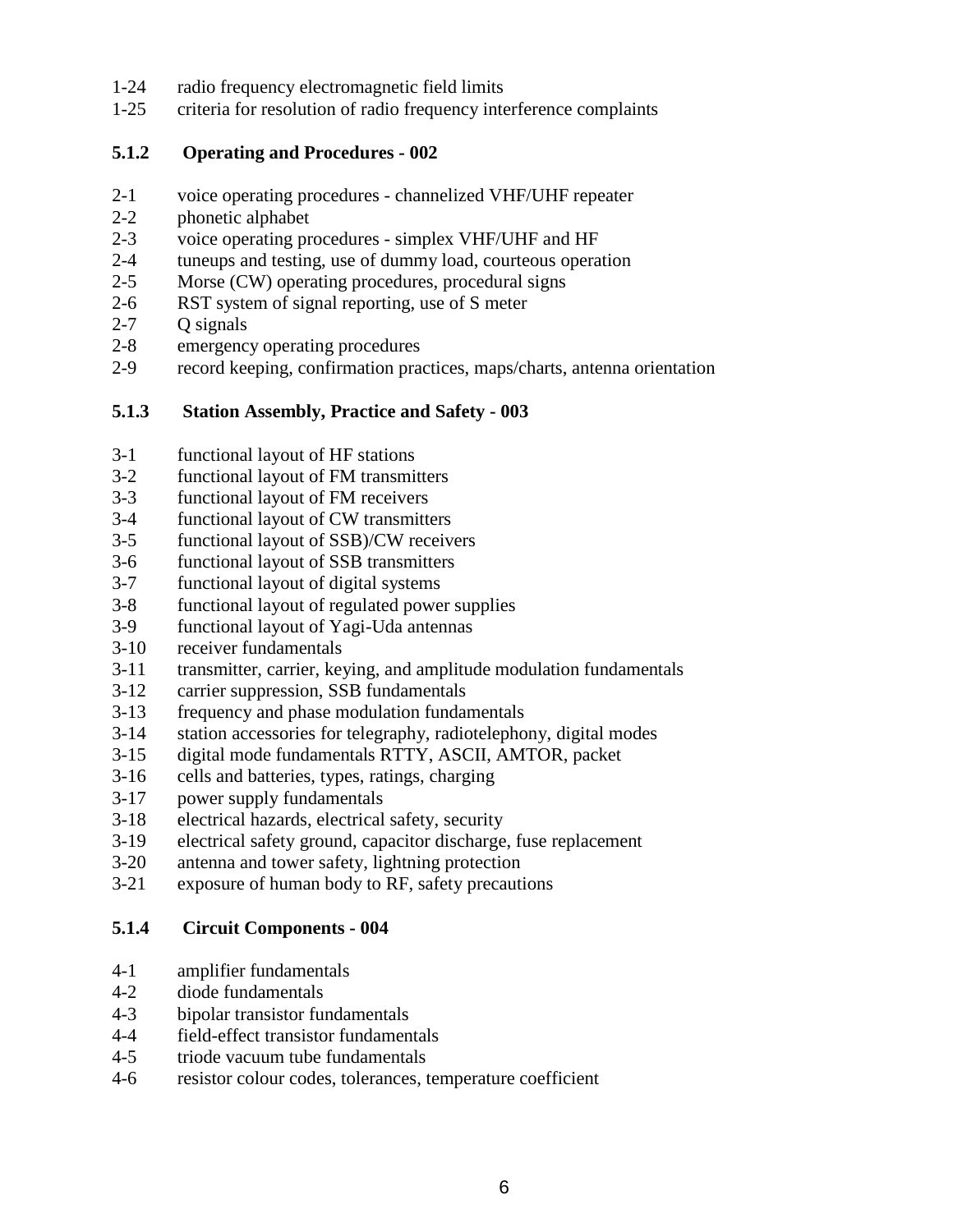## **5.1.5 Basic Electronics and Theory - 005**

- 5-1 metric prefixes pico, micro, milli, centi, kilo, mega, giga
- 5-2 concepts of current, voltage, conductor, insulator, resistance
- 5-3 concepts of energy and power, open and short circuits
- 5-4 Ohm'slaw -single resistors
- 5-5 series and parallel resistors
- 5-6 power law, resistor power dissipation
- 5-7 AC, sinewave, frequency, frequency units
- 5-8 ratios, logarithms, decibels
- 5-9 introduction to inductance, capacitance
- 5-10 introduction to reactance, impedance
- 5 1 1 introduction to magnetics, transformers
- 5-12 introduction to resonance, tuned circuits
- 5-13 introduction to meters and measurements

#### **5.1.6 Feedlines and Antenna Systems - 006**

- 6-1 feed line characteristics, characteristic impedance
- 6-2 balanced and unbalanced feed lines, baluns
- 6-3 popular antenna feed line and coaxial connector types
- 6-4 line losses by line type, length and frequency
- 6-5 standing waves, standing wave ratio, SWR) meter
- 6-6 concept of impedance matching
- 6-7 isotropic source, polarization via element orientation
- 6-8 wavelength vs physical length
- 6-9 gain, directivity, radiation pattern, antenna bandwidth
- 6-10 vertical antennas types, dimensions, characteristics
- 6-11 Yagi antennas types, dimensions, characteristics
- 6-12 wire antennas types, dimensions, characteristics
- 6-13 quad/loop antennas types, dimensions, characteristics

#### **5.1.7 Radio Wave Propagation - 007**

- 7-1 line of sight, ground wave, ionospheric wave (sky wave)
- 7-2 ionosphere, ionospheric regions (layers)
- 7-3 propagation hops, skip zone, skip distance
- 7-4 ionospheric absorption, causes and variation, fading, phase shift, Faraday rotation
- 7-5 solar activity, sunspots, sunspot cycle
- 7-6 MF and HF, critical and maximum useable frequencies, solar flux<br>7-7 VHF and UHF, sporadic-E, aurora, ducting
- 7-7 VHF and UHF, sporadic-E, aurora, ducting<br>7-8 scatter HF, VHF, UHF
- scatter HF, VHF, UHF

#### **5.1.8 Interference and Suppression - 008**

- 8-1 front-end overload, cross-modulation
- 8-2 audio rectification, bypass capacitors, ferrites
- 8-3 intermodulation, spurious, key-clicks
- 8-4 harmonics, splatter, transmitter adjustments
- 8-5 use of filters: low-pass, high-pass, band-pass, band-reject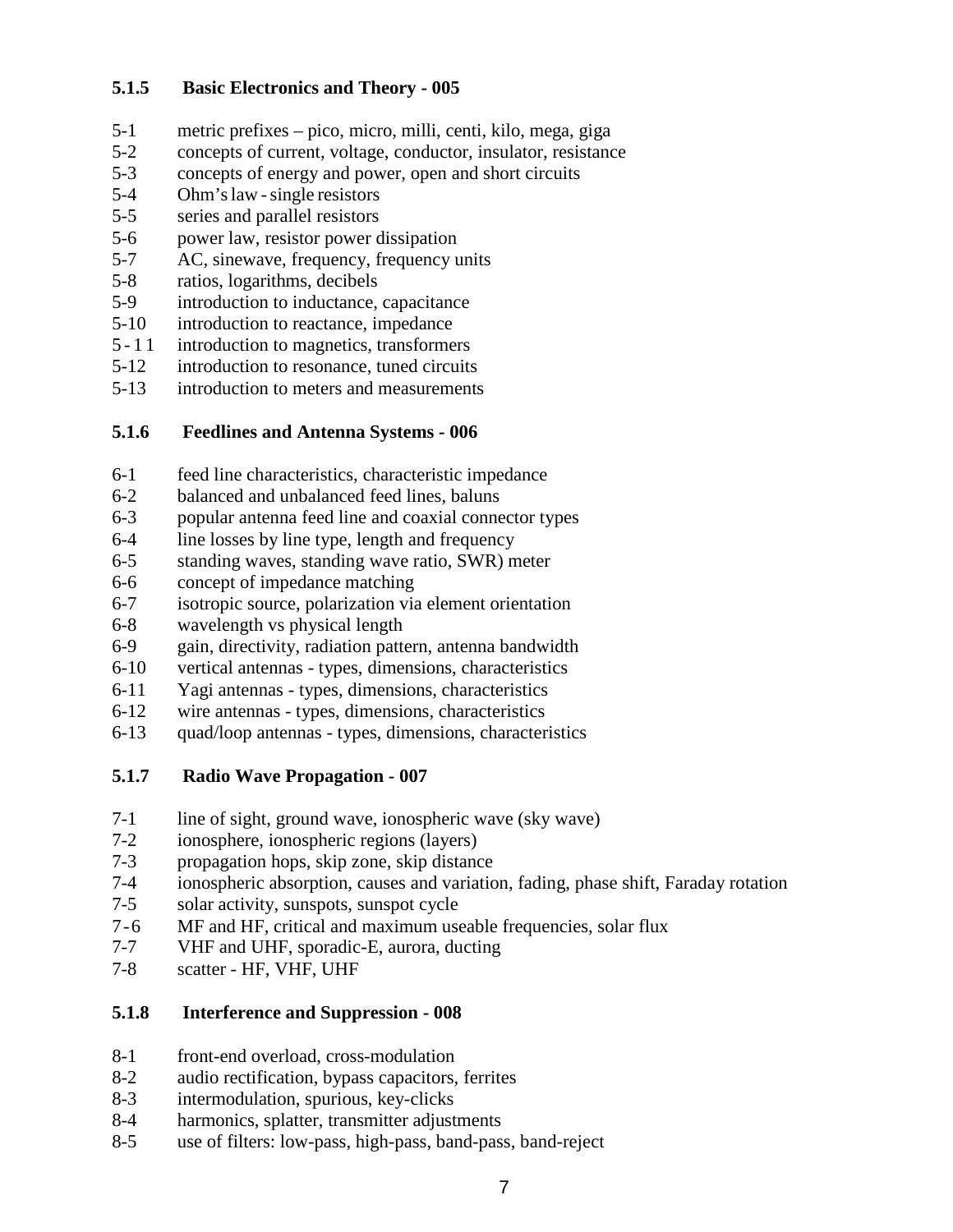## <span id="page-10-0"></span>**5.2 Morse Code Qualification Examination**

The examination for this qualification consists of sending and receiving Morse code at a speed of not less than 5 words per minute (w.p.m.) for three consecutive minutes.

The Morse code examination is in plain language and may include the twenty-six letters, the ten numbers, comma, period, question mark, dash, fraction bar, Q-signals and emergency signals. In both the sending and receiving examinations, each character omitted or incorrectly sent or received is counted as one error. A mark of 100% is awarded for five errors or less, 99% for six errors, 98% for seven errors, 97% for eight errors, etc. The examiner will allow candidates two minutes to review and correct their copy before it is graded. The pass mark is 100%.

#### <span id="page-10-1"></span>**5.3 Advanced Qualification Examination**

An examination of 50 questions is prepared by drawing one question from a series of questions applicable to the following 50 topic areas. The pass mark is 70%.

#### **5.3.1 Advanced Theory - 001**

- 1-1 time constant capacitive and inductive
- 1-2 electrostatic and electromagnetic fields, skin effect
- 1-3 series-resonance
- 1-4 parallel resonance
- 1-5 quality factor  $(Q)$

## **5.3.2 Advanced Components and Circuits - 002**

- 2-1 germanium, silicon, gallium arsenide, doping, P-type, N-type
- 2-2 diodes point-contact, junction, hot-carrier, Zener, etc.
- 2-3 transistors NPN/PNP
- 2-4 field effect transistor (FET), JFET, MOSFET
- 2-5 silicon controlled rectifier (SCR)
- 2-6 amplifiers classes A, AB, B and C
- 2-7 amplifier circuits discrete and IC
- 2-8 operational amplifiers, properties and applications
- 2-9 mixers, frequency multipliers
- 2-10 digital logic elements
- 2-11 quartz crystal properties and applications
- 2-12 advanced filter circuits AF, RF

#### **5.3.3 Measurements - 003**

- 3-1 AC peak, peak-to-peak, average, root mean square (RMS)
- 3-2 PEP, PEP relative to average power, PEP relative to voltage across load
- 3-3 dip meter, signal generator
- 3-4 crystal calibrator, marking generator, frequency counter
- 3-5 oscilloscope
- 3-6 meters, multimeter, power meter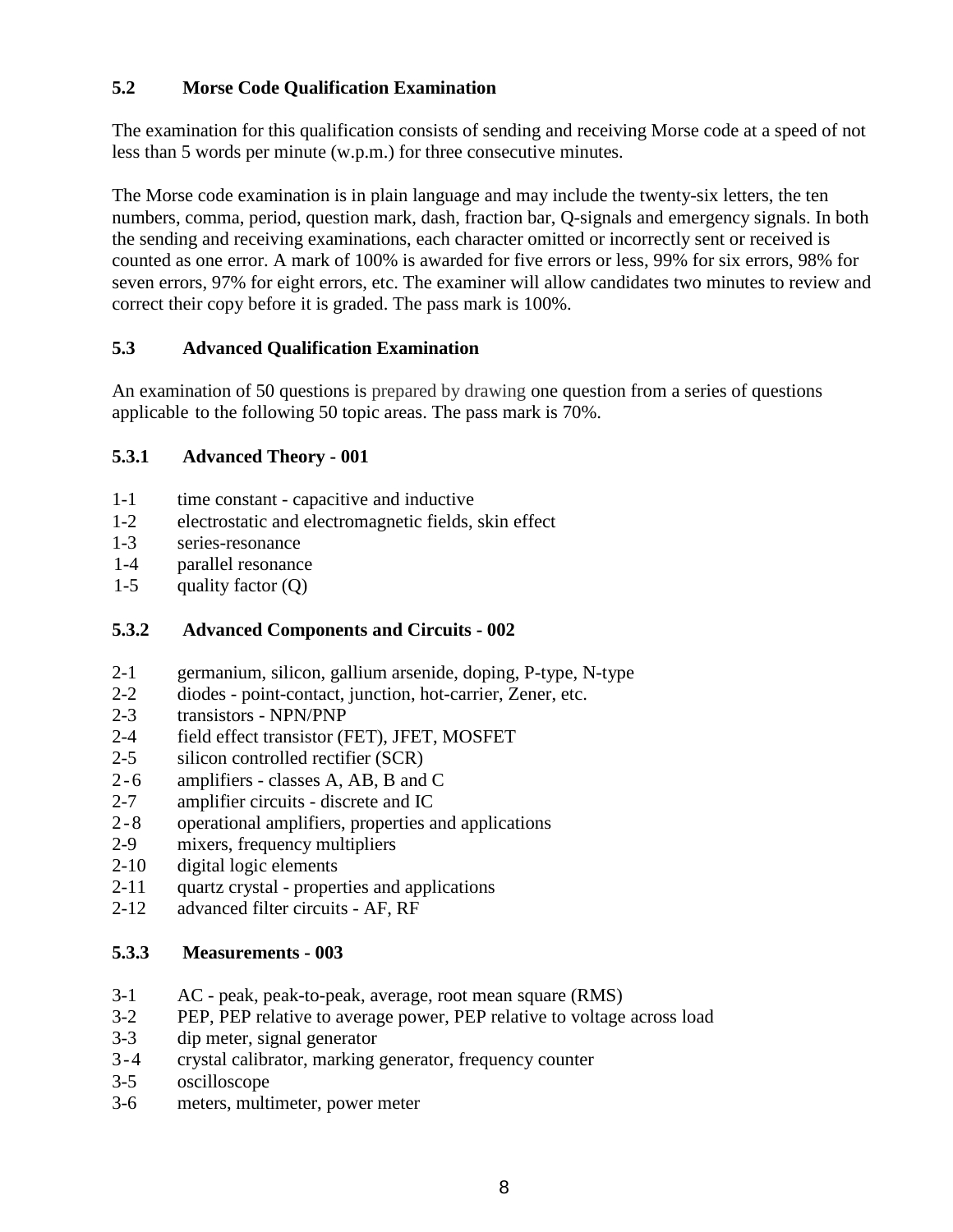## **5.3.4 Power Supplies - 004**

- 4-1 transformer and rectifier circuits, voltage doubler circuit, PIP
- 4-2 filter circuits, bleeder resistor function
- 4-3 linear and switching voltage regulator circuits
- 4-4 regulated power supplies

#### **5.3.5 Transmitters, Modulation and Processing - 005**

- 5-1 oscillator circuits, phase locked loop (PLL)
- 5-2 RF power amplifiers
- 5-3 transmitters, neutralisation
- 5-4 AM, single sideband, linearity, two-tone test
- 5-5 FM deviation, modulation index, deviation ratio, deviation meter
- 5-6 FM transmitter, repeater circuits
- 5-7 signal processing AF, IF, and RF
- 5-8 codes and protocols, Baudot, ASCII, parity, CRC), X.25, ISO layers
- 5-9 spread spectrum frequency hopping, direct sequence

#### **5.3.6 Receivers - 006**

- 6-1 single, double conversion superheterodyne architecture
- 6-2 oscillators, mixers, tuning
- 6-3 RF, IF amplifiers, selectivity
- 6-4 detection, audio, automatic gain control
- 6-5 performance limitations instability, image, spurious, etc.

#### **5.3.7 Feedlines - Matching and Antenna Systems - 007**

- 7-1 antenna tuner/transmatch, impedance matching circuits
- 7-2 velocity factor, effect of line terminated in non-characteristic impedance
- 7-3 antenna feed arrangements tee, gamma, stub
- 7-4 current and voltage distribution on antenna
- 7-5 polarization, helical beam, parabolic antennas
- 7-6 losses in real antenna systems, effective radiated power
- 7-7 ground and elevation effects, vertical radiation (take off) angle
- 7-8 radiation resistance, antenna efficiency, beamwidth
- 7-9 waveguide, microstrip line

#### <span id="page-11-0"></span>**5.4 Examination Procedures**

Examinations are closed book. Reference material must not be made available during the examination. Use of calculators or any other similar device that are capable of storing information in memory is prohibited during the examination.

There is no time limit specified for examinations. Most examinations are completed within one hour and would normally not take more than two hours to complete. Examiners will use their discretion to ensure reasonable time is made available for candidates to complete the examination.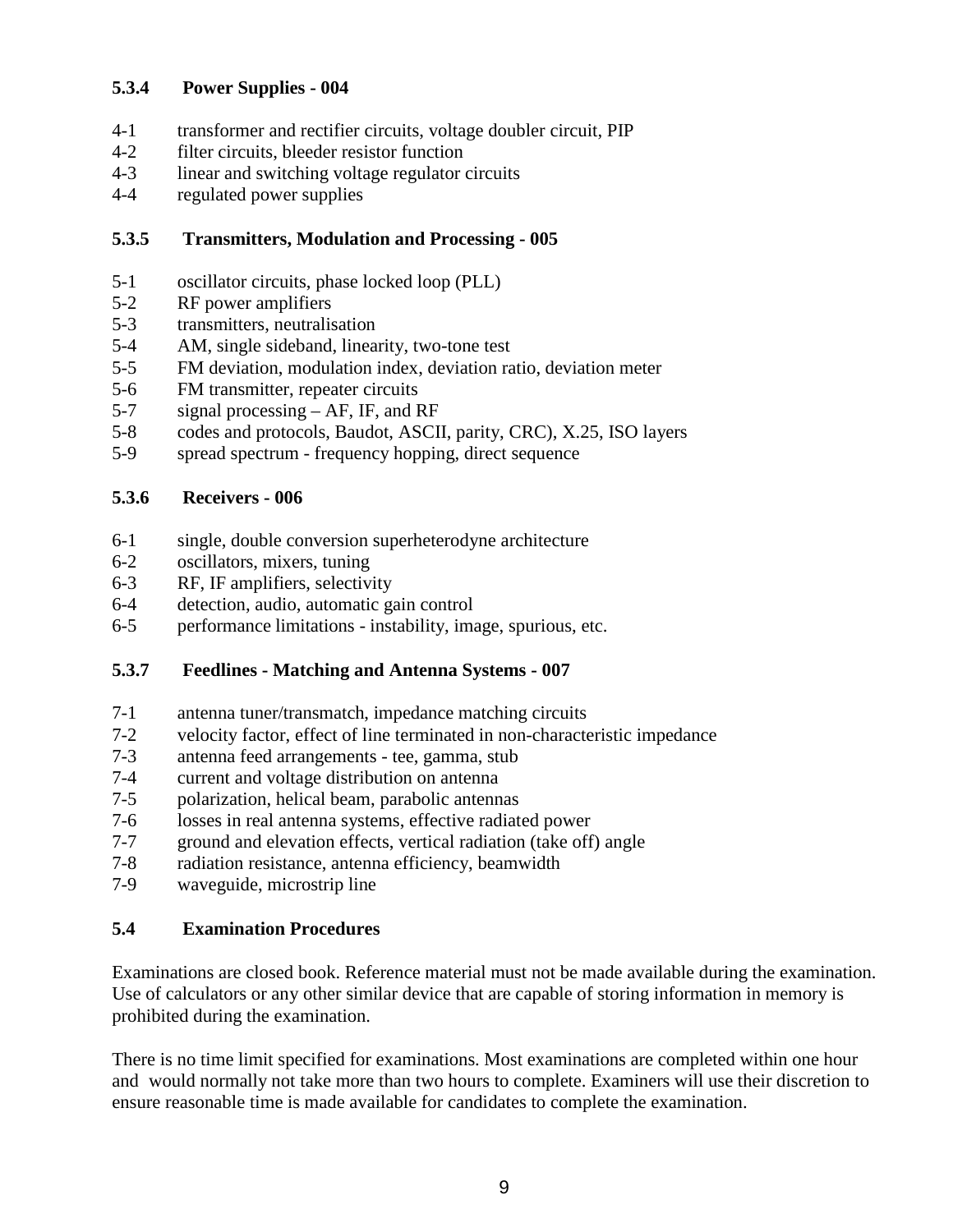## <span id="page-12-0"></span>**5.5 Re-Examination**

A candidate who fails a written test may retake the test as often as necessary, at the convenience of both the examiner and candidate. The examiner is required to provide a different examination for each re-examination.

## <span id="page-12-1"></span>**6. Examiners**

#### <span id="page-12-2"></span>**6.1 Accredited Examiners**

ISED has accredited examiners throughout Canada. To find out who conducts examinations for the Amateur Radio Operator Certificate in your respective area candidates are encouraged to contact local amateur operators, amateur clubs, technical schools or ISED's Amateur Radio Operator Certificate Services [website.](http://www.ic.gc.ca/callsign)

Accredited examiners are free to negotiate an examination fee with candidates in order to recover the cost of administering an examination. There is no remittance to ISED and the Department will not arbitrate any disputes between candidates and examiners.

#### <span id="page-12-3"></span>**6.2 ISED Examiners**

Most examinations are conducted by accredited examiners. In circumstances where this is not possible, ISED personnel may be able to conduct the examination. Please contact the [Amateur](http://www.ic.gc.ca/eic/site/smt-gst.nsf/eng/sf01862.html#servicecentre) Radio [Service Centre](http://www.ic.gc.ca/eic/site/smt-gst.nsf/eng/sf01862.html#servicecentre) to determine your options.

The *[Radiocommunication Regulations](http://laws-lois.justice.gc.ca/eng/regulations/sor-96-484/)* prescribes a fee of \$20 for each examination conducted by ISED personnel. This fee is charged for each qualification being examined. Morse code sending and receiving are considered to be one examination.

## <span id="page-12-4"></span>**7. Candidates**

#### <span id="page-12-5"></span>**7.1 Age and Nationality**

There are no age or nationality restrictions for candidates who wish to take the examinations. Candidates must provide adequate photo identification to examiners prior to the examination.

#### <span id="page-12-6"></span>**7.2 Physical Disabilities**

No candidates may be exempted from being tested for any of the qualifications of the Amateur Radio Operator Certificate.

Candidates who have physical disabilities which prevent them from completing examinations in the normal manner should discuss their situation with their examiner to determine whether an accommodated testing procedure may be considered. The examiner may require medical evidence from a practicing medical physician.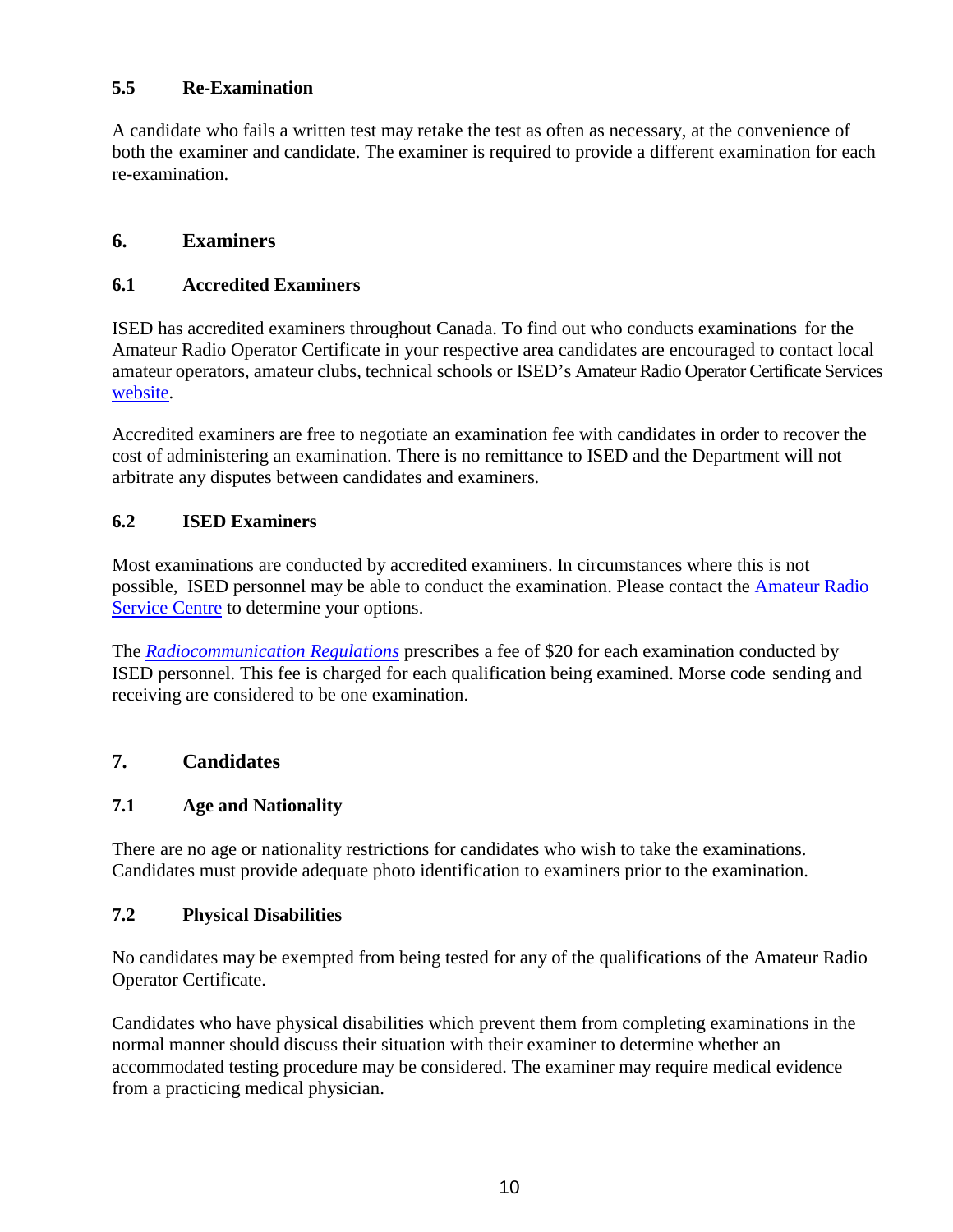## <span id="page-13-0"></span>**7.3 Language**

When a candidate fails a written examination because their normal language of use is neither English nor French, or because academic limitations restrict the ability to read the questions properly, the examiner may administer an oral examination.

## <span id="page-13-1"></span>**8. Reciprocal Operating Agreements and Arrangements**

#### <span id="page-13-2"></span>**8.1 Convention Between Canada and the United States of America**

The operation of amateur radio service equipment and stations in the territory of the other country is covered in Treaty Series 1952 No. 7, *Operation of Certain [Radio Equipment](https://www.ic.gc.ca/eic/site/smt-gst.nsf/vwapj/1952-7E.PDF/$FILE/1952-7E.PDF) or Stations: Convention [between Canada and the United States of America](https://www.ic.gc.ca/eic/site/smt-gst.nsf/vwapj/1952-7E.PDF/$FILE/1952-7E.PDF)*.

Visiting amateurs are not required to register or receive a permit prior to operating amateur radio stations.

Each amateur station shall indicate its geographical location as nearly as possible by city and state or city and province at least once during each contact with another station.

The amateur station shall be operated in accordance with the laws and regulations of the country in which the station is temporarily located.

Canadian amateurs operating in the U.S. have the same privileges as they have in Canada, and are limited by U.S. band edges and mode restrictions, in accordance with the Code of Federal Regulations (CFR), Title 47, Chapter I – Federal Communications Commission, Part 97, *[Amateur Radio Service.](http://www.ecfr.gov/cgi-bin/text-idx?SID=939da7b802e216a466faa1539f43c258&mc=true&tpl=/ecfrbrowse/Title47/47cfr97_main_02.tpl)*

U.S. amateurs must be U.S. citizens and must abide by the *[Radiocommunication Regulations](http://laws-lois.justice.gc.ca/eng/regulations/sor-96-484/)* and [RBR-4](http://www.ic.gc.ca/eic/site/smt-gst.nsf/eng/sf01226.html) while operating in Canada.

#### <span id="page-13-3"></span>**8.2 Temporarily Operating Canadian Amateur Stations in Other Countries**

Canada has negotiated participation in the following multilateral operating agreements which allow Canadians to operate their amateur radio stations while temporarily visiting certain countries.

#### **8.2.1 CEPT Recommendation T/R 61-01**

CEPT is the acronym for Conférence européenne des administrations des postes et des télécommunications, translated as the European Conference of Postal and Telecommunications Administrations. CEPT's Recommendation T/R 61-01 is a licensing system that allows licenced amateurs from member and recognized non-member countries to operate in the other countries. A list of participating CEPT countries can be found on the following web site: <http://www.erodocdb.dk/Docs/doc98/official/pdf/TR6101.PDF>

A Canadian-issued CEPT permit has no legal status in Canada.

In order to qualify for a CEPT licence according to T/R 61-01, a Canadian needs to hold an Amateur Radio Operator Certificate with Basic and Advanced Qualifications and have their call sign on their certificate.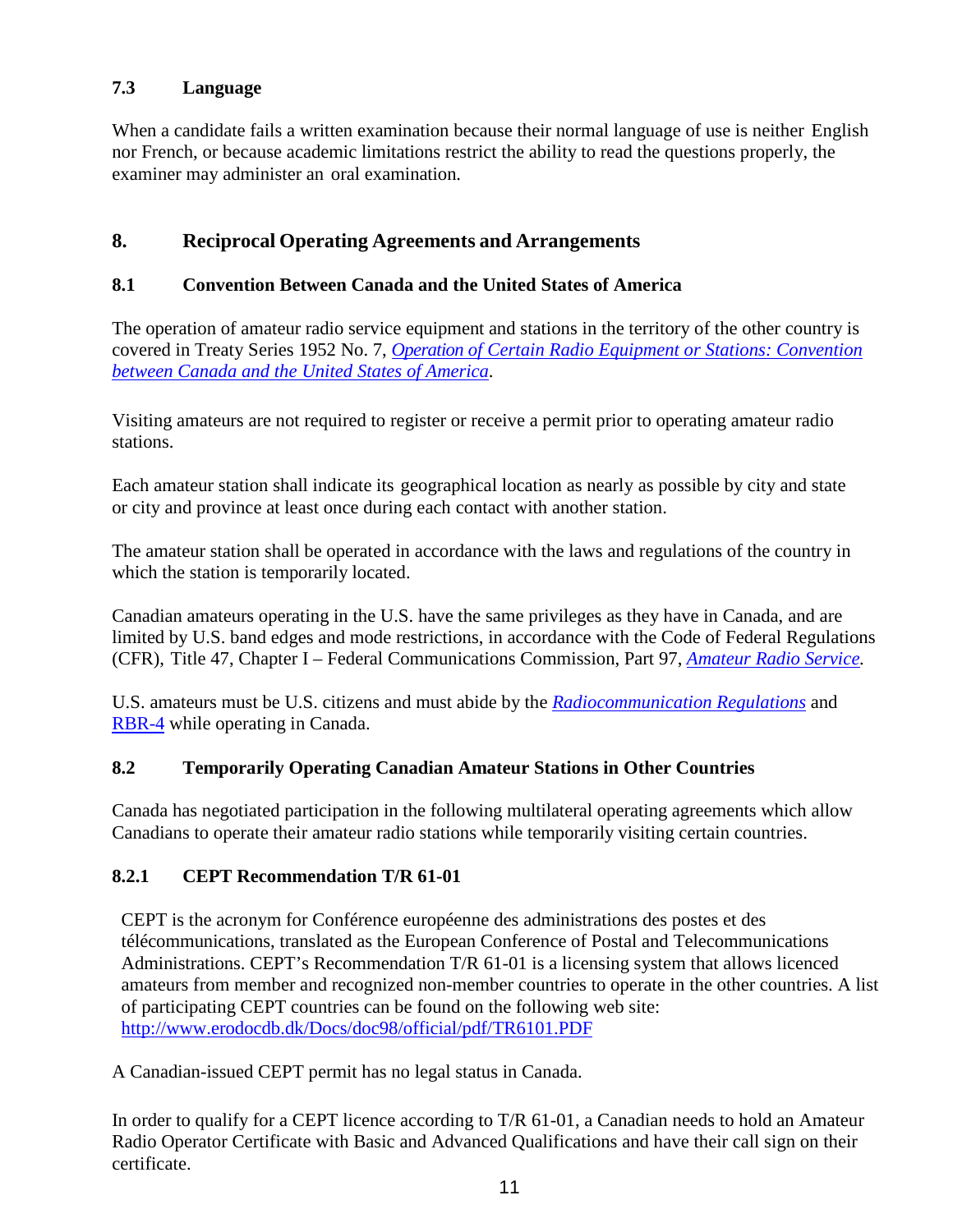Amateurs who qualify for a CEPT T/R 61-01 licence must abide by the provisions stipulated by the administration of the country in which the station is to be operated.

A foreign amateur with a CEPT T/R 61-01 licence who is visiting Canada will have operating privileges equivalent to a Canadian with an Amateur Radio Operator Certificate with both Basic Qualifications and Advanced Qualifications.

The Minister of ISED has delegated Radio Amateurs of Canada (RAC) to issue CEPT permits. The application for a CEPT permit requires the following information from the applicant:

- name
- address
- call sign
- class of certificate
- photocopies of the station licence and operator certificate

RAC has set a fee of \$10 for this permit to cover the cost of administration and handling. More details about how to apply for a CEPT permit can be found on the RAC's [website.](http://www.rac.ca/)

## **8.2.2 International Amateur Radio Permit**

The International Amateur Radio Permit (IARP) is a document issued pursuant to the terms of the *[Inter-American Convention on an International Amateur Radio Permit](http://www.oas.org/juridico/english/treaties/a-62.html)*. Canada is a signatory to this Convention. Other participating countries are listed on the Department of International Law's Organization of American States (OAS) [website:](http://www.oas.org/juridico/english/sigs/a-62.html)

The IARP is issued in two classes: Class 1 and Class 2. Class 1 permits are issued to those who hold an Amateur Radio Operator Certificate with Basic Qualification and Morse code (12 w.p.m.), while Class 2 permits are issued to those amateurs who hold only the Basic Qualification. The Advanced Qualification and Morse code (5 w.p.m.) are not considered when determining the class of the IARP.

Those who hold a Class 1 permit are authorized to use all frequencies and emissions allocated in the amateur radio service, while those who hold the Class 2 permit are limited to all the amateur allocations above 30 MHz, subject to the provisions of the visited country for the amateur radio service.

A Canadian-issued IARP has no legal status in Canada.

Foreign amateurs who are licensed by other administrations participating in the IARP programs must apply for the appropriate permit in accordance with the provisions stipulated by their home administration.

The Minister of ISED has delegated to Radio Amateurs of Canada the authority to issue IARP's to Canadians. The application for an IARP requires the following information from the applicant:

- name
- address
- call sign